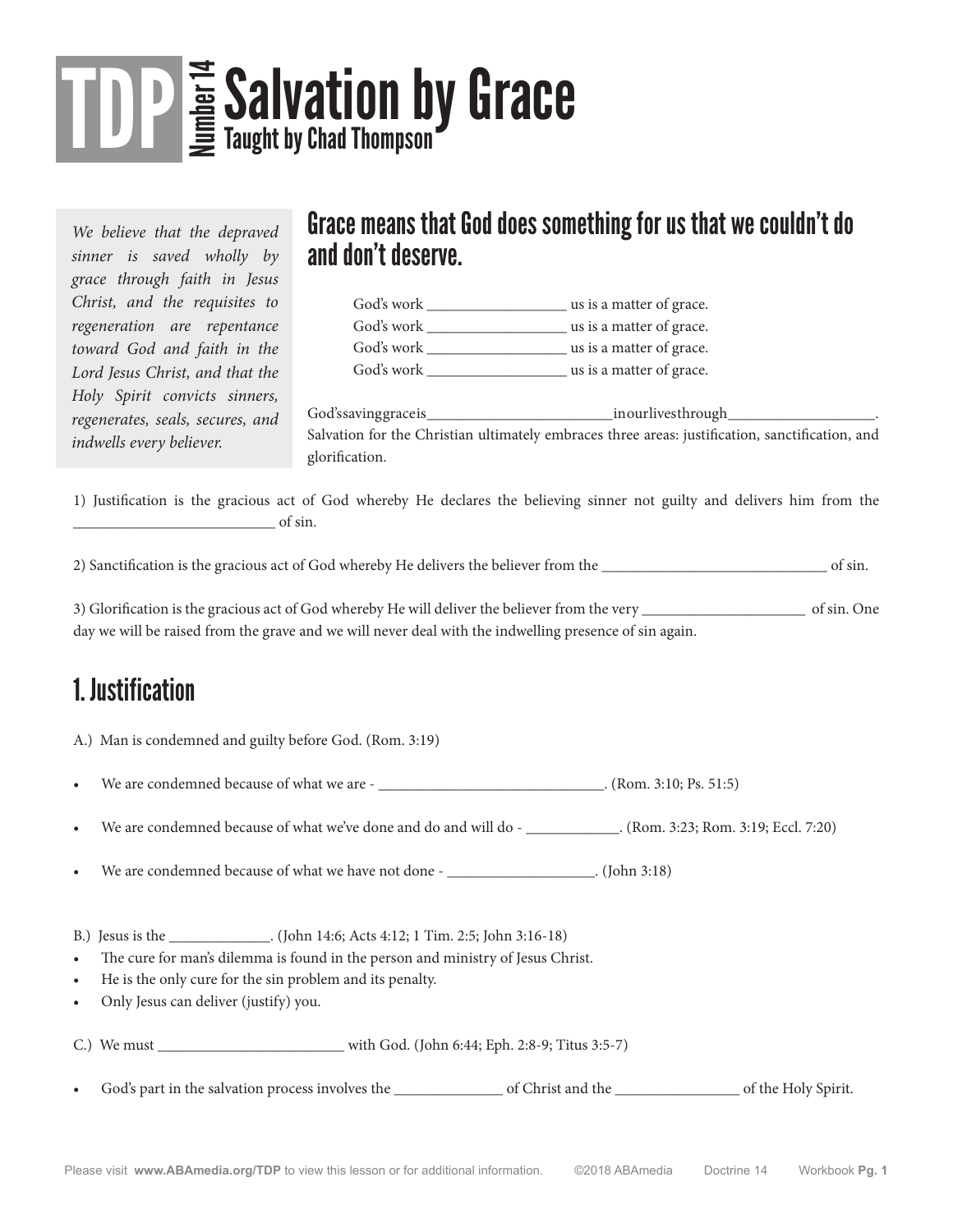

#### **The Process:**

A. We are  $\qquad \qquad$  of our sins by the Spirit.

- B. We are CONVINCED, by the Spirit, through the utilization of the Word of God that we cannot save ourselves.
- C. We are \_\_\_\_\_\_\_\_\_\_\_\_\_\_\_\_\_\_\_\_\_\_\_\_\_\_\_\_\_\_\_\_\_\_\_\_, by the Spirit, to come to Christ.
- D. We are CONVERTED, by the Spirit, when we accept Christ as our personal Savior.

Man's part involves \_\_\_\_\_\_\_\_\_\_\_\_\_\_\_\_\_\_\_\_\_\_\_\_\_\_\_\_\_\_\_ and \_\_\_\_\_\_\_\_\_\_\_\_\_\_\_\_\_\_\_\_\_\_\_\_\_\_. Justification is a gift from God when we trust in Christ.

### 2. Sanctification

- A. Sanctification deals with God's work \_\_\_\_\_\_\_\_\_\_\_\_\_ us and \_\_\_\_\_\_\_\_\_\_\_\_\_\_ us after webecome believers in Christ.
- B. He not only tells us what to do; He equips us with the ability through the ministry of the Holy Spirit to do it. (*Eph. 2:10; Phil. 1:6; Phil. 2:12-16)*
- C. Sanctification is the gracious act of God whereby He delivers the believer from the \_\_\_\_\_\_\_\_\_\_\_\_\_\_ of sin and to Christ's righteousness. This typically takes place as a part of Spiritual Growth.
- D. Sanctification as a part of \_\_\_\_\_\_\_\_\_\_\_\_\_\_\_\_\_ \_\_\_\_\_\_\_\_\_\_\_\_\_\_\_\_\_\_ is directly linked with the Word of God and the ministry of the Holy Spirit. *(John 17:17; 1 Peter 2:2; Rom. 12:2; 2 Cor. 3:18)*

#### **Justification**

- Occurs instantly at the moment of salvation changing our standing before God.
- Removes the of sin.
- Removes the contract of sin.
- **example 2** us righteous.

#### **Sanctification**

- Occurs gradually throughout the life of the believer changing our condition here.
- Removes the \_\_\_\_\_\_\_\_\_\_\_\_\_\_\_\_\_\_\_\_\_ of sin.
- Removes the  $\qquad \qquad$  of sin.
- $\frac{1}{\sqrt{2}}$  us righteous.

And this is all the gracious work of God in our lives as we respond to Him through faith.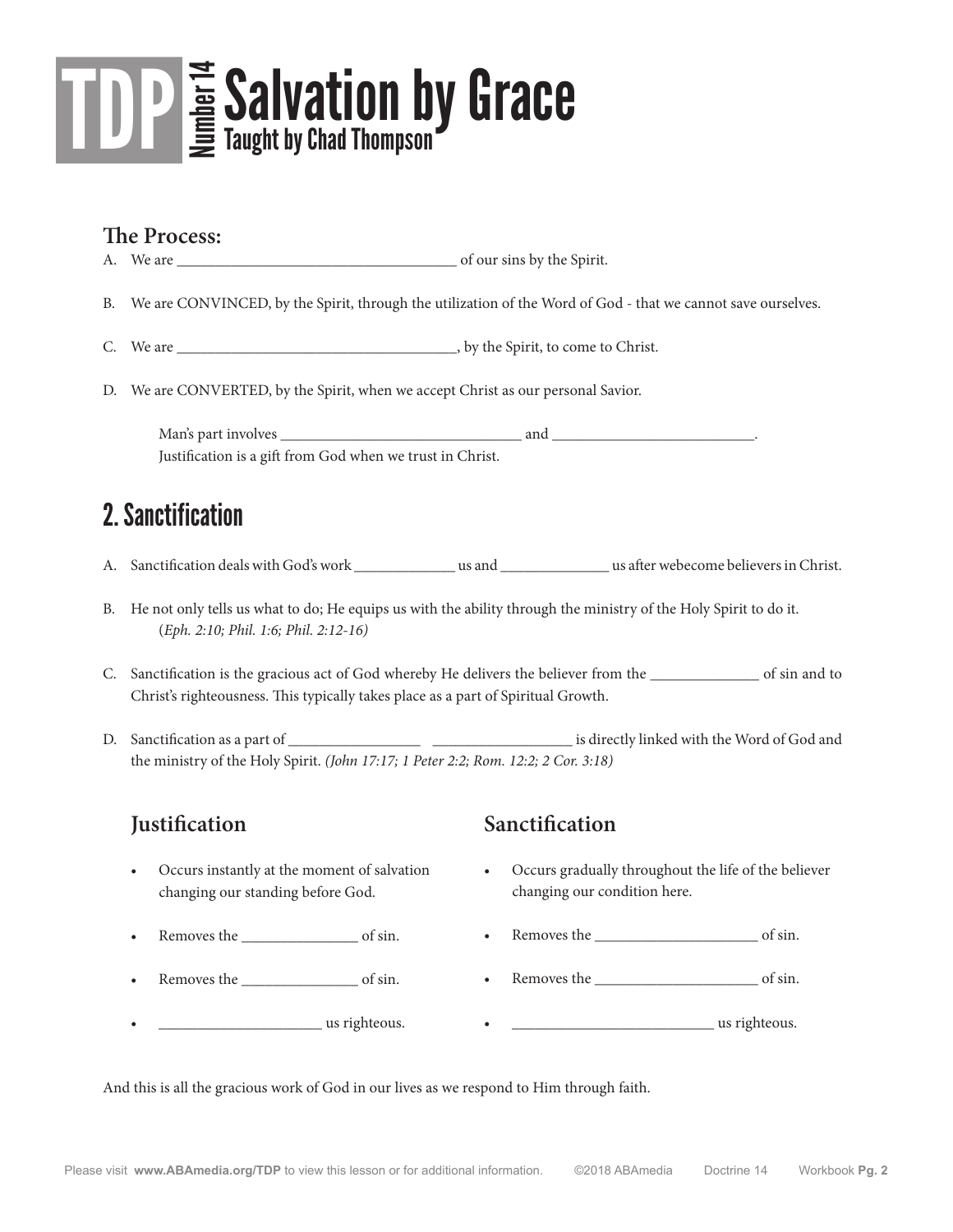# TDP Salvation by Grace

## 3. Glorification

- A. Glorification is the ultimate and absolute physical, mental, and spiritual, perfection and \_\_\_\_\_\_\_\_\_\_\_\_\_\_\_\_\_\_\_ into the image of Christ of all believers. *(Rom. 8:22-23; 1 Cor. 15:41, 44, 51-55; 2 Cor. 4:14-18; 5:1-4; Jude 1:24-25)*
- B. It is in essence the completion of our salvation.
- C. At the resurrection (Christ's return, rapture, etc.), we will receive a glorified body and be delivered from the very presence of sin. *(1 John 3:2; 1 Cor. 15:51-57)*
- D. Glorification is the logical and necessary \_\_\_\_\_\_\_\_\_\_\_\_\_\_\_\_\_\_\_\_\_\_\_\_\_\_\_\_ of the great salvation triangle, completing justification and sanctification.
	- Justification saved us from the \_\_\_\_\_\_\_\_\_\_\_\_\_\_\_\_\_\_\_\_\_\_\_\_\_\_\_\_\_ of sin at the moment of salvation.
	- Sanctification primarily deals with saving us from the \_\_\_\_\_\_\_\_\_\_\_\_\_\_\_\_\_\_\_\_\_\_\_\_\_\_ of sin throughout life.
	- Glorification saves us from the \_\_\_\_\_\_\_\_\_\_\_\_\_\_\_\_\_\_\_\_\_\_\_\_\_\_\_ of sin at the Rapture or First Resurrection.

### Knowing what I know, now what? Believing what I believe, what do I do?

- 1. Indentify with the verdict.
	- When you put your faith in Christ as Savior God announced a verdict INNOCENT.
	- Let the verdict define your identity.
- 2. Seek to grow.
	- Spiritual maturity is the key to living out sanctification.
	- The purpose of sanctification is twofold:
		- » To be Christ-like (Rom. 8:29). This is a general purpose and applies to all Christians.
		- » To be you (i.e. who God called you to be). There is also an individual purpose for our lives that God desires we fulfill.
- 3. Hope in the greater future.
	- Our hope is in a greater future. Because Jesus Christ was raised from the grave, we too will be raised from the grave.